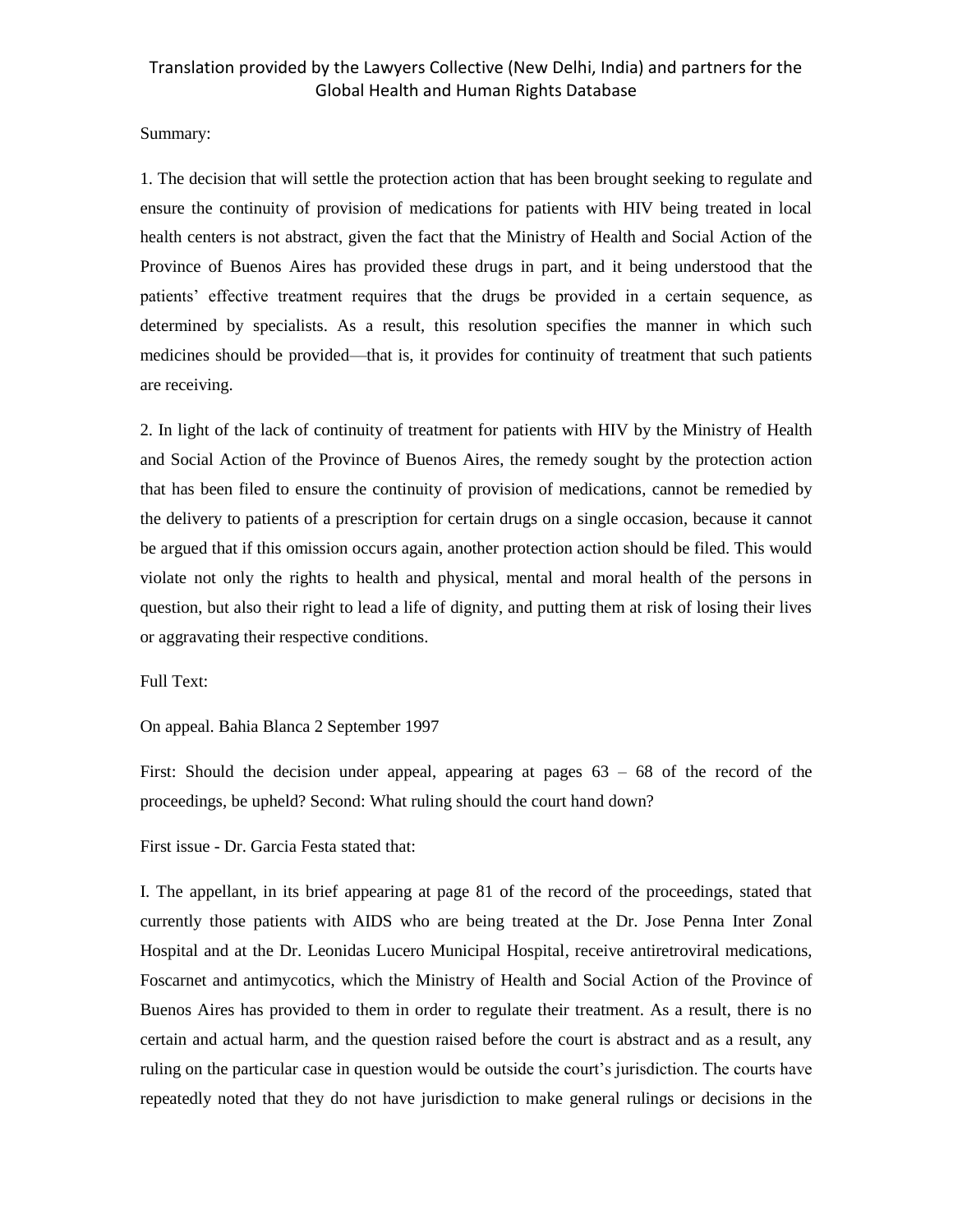abstract, and no more can they issue a judgment in a hypothetical case based on future or eventual harm. In the case at hand, if in the future the treatment of the patients in question is interrupted or the continuity of treatment is otherwise disturbed, the affected parties would then have the right to bring a protection action in order to remedy the violation of their rights. In light of the foregoing, the lower court's decision should be vacated. In addition, the appellant stated that the Government of the Province was under no obligation, as a result of the ruling, to guarantee the continuity of treatment of patients with AIDS, as to discontinue such treatment would not result in a violation of the patients' rights, as the lower court found. The issue before the court also raises a serious institutional problem, as it alters the balance between the provincial and municipal governments. The appellant also added that it would be valid for the court to find that the councils share authority over the provincial hospital. The appellant stated that the judgment ordered for the Province of Buenos Aires is "over broad, open ended, and pertaining to the future," and as a result would require the province to maintain the services in question continuously and permanently, "speaking in terms of the life of any particular patient, it would be possible, at any time and under any circumstances, for any person calling him or herself a 'citizen representative'", could enforce a judgment that had already been duly carried out. Finally, the appellant questioned the claimants' standing to bring the claim, noting that the status of the claimants, as representatives of the citizenry, only permit them to act within the scope of the group to which they belong, and through which they may advocate for specific remedies in order to act as a check on acts of the government.

II. In the first place it is necessary to note, as the lower court's decision correctly does, that, due to the fact that the provision of pharmaceutical drugs was discontinued for 12 patients suffering from AIDS who were being treated at the Center for Infectious Disease at the Dr. Leonidas Lucero Health Center, and for 22 patients being treated at the General Intensive Care Unit at the Dr. Jose Penna Inter Zonal Hospital, all by the Ministry of Health and Social Action of the Province of Buenos Aires, the situation cannot be remedied by the delivery to the patients of a prescription for certain drugs on a single occasion. The appellant has not understood that, in order for the treatment that the patients in question receive to be effective, the drugs that the patients are prescribed must be administered in the particular sequence that their specialists indicate, and it cannot be argued that if this omission occurs again, another protection action should be filed. This would violate not only the rights to health and physical, mental and moral health of the persons in question, but also their right to lead a life of dignity, and putting them at risk of losing their lives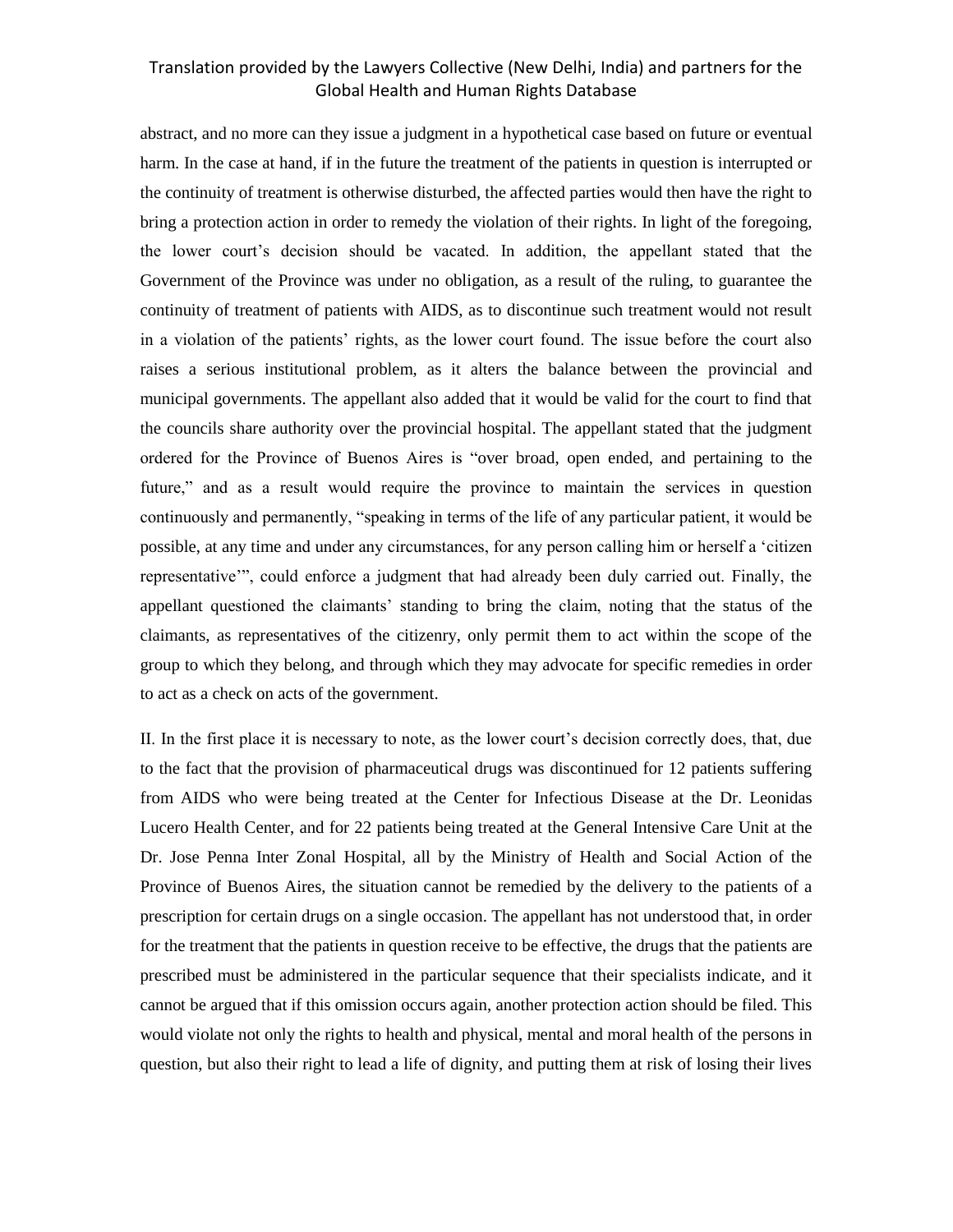or aggravating their respective conditions. (See testimonial declarations at pages 55 – 58 of the record of the proceedings.)

As a result, the lower court's decision is not abstract, but, to the contrary, it concretely specified the manner in which the necessary drugs should be provided to the patients in question—that is, it provides for continuity of the treatment that such patients are receiving at their respective local health centers.

III. The honorable representative of the Office of the Attorney General of the Province of Buenos Aires, after agreeing that the protection action was brought in order to seek the continuity of treatment in respect of the provision of antiretroviral medications for patients suffering from HIV who are being treated at the Penna Hospital in Bahia Blanca, discussed the issue of jurisdiction between the national and provincial government in order to "facilitate an effective and efficacious performance of the highest purposes of the State", and made reference to an agreement between both parties in which the national government had agreed to provide the required medications. This intervention on the part of the State as an interested third party was not admitted by the lower court, and, in the terms set forth above, was limited to "thema decidendum". Given this argument presented by the appellant, which does not deny any of the facts presented in the claim, nor does it question the standing of the claimants, an attempt to dismiss the claim on such grounds is baseless (Doct. Art. 163, paragraph 6, of the Code of Civil Procedure). But in addition, the arguments set forth herein imply a contradiction with the lower court's own prior resolutions, which were duly deliberated, legally relevant and fully in effect, and which make it impossible to support this finding (SC Buenos Aires, Acs. 33.658, dated 20 Nov. 1984, and 33.672, dated 23 Dec. 1985). For the foregoing reasons and in accordance with Arts. 33, 43 and 75, paragraph 22, of the National Constitution, I vote in the affirmative.

Dr. Vazquez and Dr. Viglizzo, concurring with the above, also voted in the affirmative.

Second issue: Dr. Garcia Festa stated that:

In light of the result that has been arrived at in addressing the previous issue, it is proper to uphold the sentence before Court on appeal, appearing at pages  $63 - 68$  of the record of the proceedings. Without costs for cause. This is my decision.

Dr. Vazquez and Dr. Viglizzo, concurring with the above, vote in agreement.